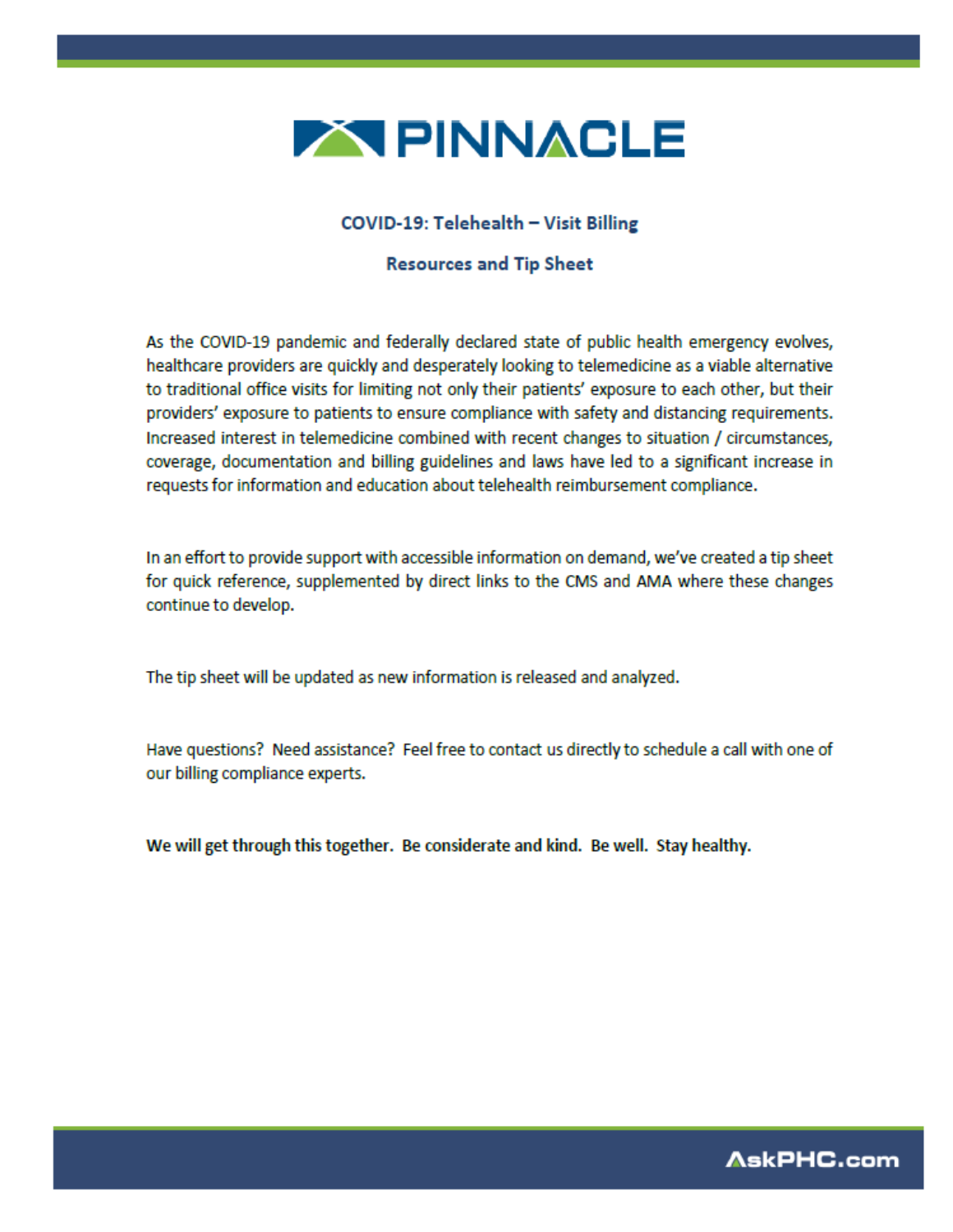### **TIP SHEET**

As physicians and other qualified healthcare providers plan a response to patient inquiries regarding coronavirus symptoms and concerns, information is emerging from the Centers for Medicare and Medicaid Services ("CMS") as coverage and access to care changes during the COVID-19 outbreak under the 1135 waivers. This document was prepared and evolves as newly released information becomes available. Please note all providers must be responsible for verifying the information contained herein and keep up to date as guidance is updated from official sources, such as the Centers for Disease Control, ("CDC"), American Medical Association ("AMA"), CMS, State Medicaid and other payor & public health websites.

- Interim final rule ("IFC") allows new or established patient during public health emergency ("PHE")
- Expected to be patient initiated, but provider may need to provide beneficiaries information on this specific visit availability
- Requires direct phone or telecommunication/technology based between patient & provider
- Brief, approximately 5-10 minutes
- *Qualified NonPhysician Healthcare Providers ("QNHP") are providers who cannot perform & bill E/M services. Not for use by clinical staff whose work is included in payment for services when billed by the E/M able billing provider.*
- **QNHPs** can bill with modifiers (GO,GP, GN) for est. patient w/ care plan • **DO NOT BILL IF** this service results in any visit within 24 hours, next available, or visit by the same provider / specialty within previous 7 days

Visits and virtual services are important tools to maintain reasonable patient access with an attempt to keep patients healthy and helping to contain community spread of the COVID-19 virus.

**Please note: This guidance is subject to change during the current COVID-19 PHE as additional information is provided by CMS, other Government Agencies and Commercial Payers.**

#### **VIRTUAL CHECK-IN: HCPCS G2012**

Brief communication technology-based service, e.g., virtual check-in, by physician or other qualified health care professional who can report evaluation and management ("E/M") services, provided to an established patient ("pt"), not originating from a related E/M service within previous 7 days nor leading to E/M service or procedure within next 24 hours or soonest available appointment. 5-10 minutes of medical discussion.

#### **Place of Service = provider's place of service code**

#### **COVERAGE REQUIREMENTS**

- CMS [Newsroom](https://www.cms.gov/newsroom)
- AMA Stay [Informed](https://www.ama-assn.org/delivering-care/public-health/covid-19-2019-novel-coronavirus-resource-center-physicians)
- CMS [Telehealth](https://www.cms.gov/Outreach-and-Education/Medicare-Learning-Network-MLN/MLNProducts/Downloads/TelehealthSrvcsfctsht.pdf) Services MLN
- CMS.gov COVID-19 [Resources](https://www.cms.gov/About-CMS/Agency-Information/Emergency/EPRO/Current-Emergencies/Current-Emergencies-page)
- **Center for [Connected](https://www.cchpca.org/resources/covid-19-telehealth-coverage-policies) Health Policy**
- No setting / location limitation;  $[WRVU = 0.25]$
- Use modifier CS only on visits related to COVID-19 testing

#### **DOCUMENTATION**

- Documented Patient Consent [or *by ancillary or provider at least 1x/year]* under GENERAL supervision
- Patient Location and Provider location at time of visit
- Chief Complaint / Reason for Encounter
- Pertinent History, Exam, Medical Decision Making
- Diagnosis
- Duration of Encounter
- *Suggested notation Justifying technology assisted service delivery:*
	- *Example: Pt presents during COVID-19 pandemic / federally declared state of PHE. Service conducted via (specify telephone or audio/video). Patient is (specify immunocompromised; has co-morbidities posing risk if exposed; exhibiting signs/symptoms/suspiciousfor COVID-19; diagnosed COVID-19 positive, etc.)"*

#### **ICD-10-CM**

- Z20.828, Contact with and (suspected) exposure to other viral communicable diseases
- Z03.818 Encounter for observation for suspected exposure to other biological agents ruled out
- U07.1 disease diagnosis of COVID-19 confirmed by lab testing **(Effective 4/1/20)**
- Code only confirmed cases- if unconfirmed, identify encounter reason
- **[CDC-WHOICD-10-CM](https://www.cdc.gov/nchs/data/icd/ICD-10-CM-Official-Coding-Gudance-Interim-Advice-coronavirus-feb-20-2020.pdf) Guidance & WHO- [COVID-19Notice](https://www.who.int/classifications/icd/covid19/en/)**

CPT codes, descriptions and other data only are copyright 2020 American Medical Association. All rights reserved. CPT is a registered trademark of the American Medical Association (AMA)- Verify Medicaid and Commercial rules and requirements, they will vary.

## **AskPHC.com**

**Effective 3/1/2020 & Duration of PHE**

**As of September 15, 2020, 5pm EST**

# COVID-19 Technology Assisted Visits

Telehealth services require certain conditions be met by the provider for coverage to be allowed. The information contained in this document should be supplemented with the official source information found in the links located in the bottom left corner.

### **PURPOSE**

#### **Contact:**

Charles Brown (720) 791-5704 [CBrown@AskPHC.com](mailto:CBrown@AskPHC.com)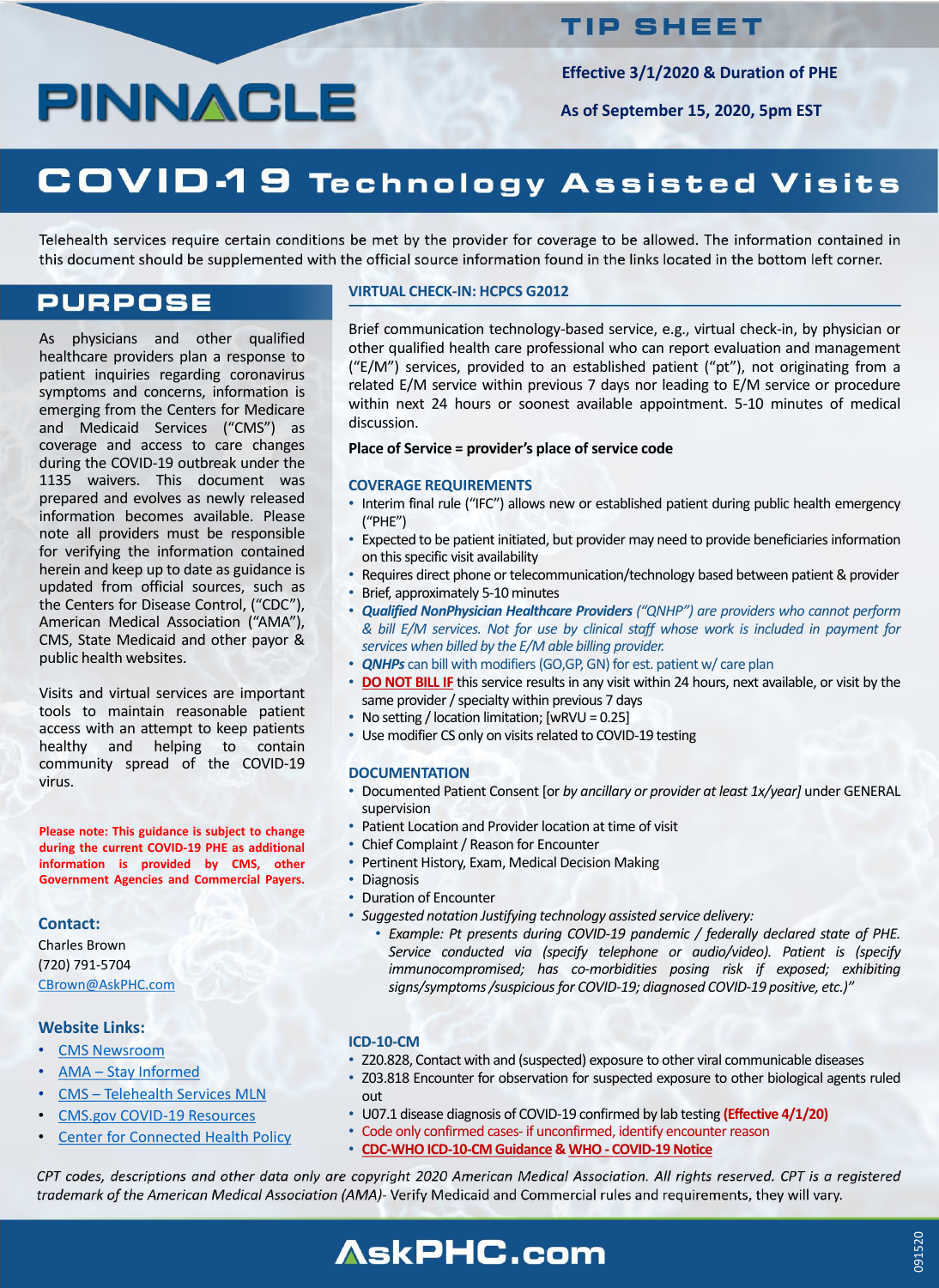### **TIP SHEET**

As physicians and other qualified healthcare providers plan a response to patient inquiries regarding coronavirus symptoms and concerns, information is emerging from the Centers for Medicare and Medicaid Services ("CMS") as coverage and access to care changes during the COVID-19 outbreak under the 1135 waivers. This document was prepared and evolves as newly released information becomes available. Please note all providers must be responsible for verifying the information contained herein and keep up to date as guidance is updated from official sources, such as the Centers for Disease Control, ("CDC"), American Medical Association ("AMA"), CMS, State Medicaid and other payor & public health websites.

Remote evaluation of recorded video and/or images submitted by an established patient (e.g., store and forward), including interpretation with follow-up with the patient within 24 business hours, not originating from a related E/M service provided within the previous 7 days nor leading to an E/M service or procedure within the next 24 hours or soonest available appointment

Visits and virtual services are important tools to maintain reasonable patient access with an attempt to keep patients healthy and helping to contain community spread of the COVID-19 virus.

**Please note: This guidance is subject to change during the current COVID-19 PHE as additional information is provided by CMS, other Government Agencies and Commercial Payers.**

#### **REMOTE EVALUATION OF PATIENT VIDEO/IMAGES: HCPCS G2010**

#### **Place of Service CMS 1500 = provider's place of service**

#### **COVERAGE REQUIREMENTS**

- CMS [Newsroom](https://www.cms.gov/newsroom)
- AMA Stay [Informed](https://www.ama-assn.org/delivering-care/public-health/covid-19-2019-novel-coronavirus-resource-center-physicians)
- CMS [Telehealth](https://www.cms.gov/Outreach-and-Education/Medicare-Learning-Network-MLN/MLNProducts/Downloads/TelehealthSrvcsfctsht.pdf) Services MLN
- CMS.gov COVID-19 [Resources](https://www.cms.gov/About-CMS/Agency-Information/Emergency/EPRO/Current-Emergencies/Current-Emergencies-page)
- **Center for [Connected](https://www.cchpca.org/resources/covid-19-telehealth-coverage-policies) Health Policy**
- Non-face-to-face patient-initiated service with billable visits within previous year
- Video or images sent to provider via (store and forward), patient portal inquiry
- Providers must provide a response within 24 hours to the inquiry
- Encounter / information received must be stored permanently to report this service.
- Reported once in a 7-day period
- For condition not related to service provided w/in previous 7 days and does not result in service w/in 24 hours or soonest available appointment.
- wRVU= 0.18
- Use modifier CS only on visits related to COVID-19 testing

#### **DOCUMENTATION**

- Documented Patient Consent [or *by ancillary or provider at least 1x/year]* under GENERAL supervision
- Chief Complaint/ Reason for Encounter
- Interpretation of information received
- Follow up action, impression of information received and treatment decision(s) resulting from the service.
- Diagnosis
- *Suggested notation Justifying technology assisted service delivery:*
	- *Example: Pt presents during COVID-19 pandemic / federally declared state of PHE. Service conducted via (specify telephone or audio/video). Patient is (specify immunocompromised; has co-morbidities posing risk if exposed; exhibiting signs/symptoms/suspiciousfor COVID-19; diagnosed COVID-19 positive, etc.)"*

#### **ICD-10-CM**

- Z20.828, Contact with and (suspected) exposure to other viral communicable diseases
- Z03.818 Encounter for observation for suspected exposure to other biological agents ruled out
- U07.1 disease diagnosis of COVID-19 confirmed by lab testing **(Effective 4/1/20)**
- Code only confirmed cases- if unconfirmed identify encounter reason
- **CDC-WHOICD-10-CM Guidance & WHO- [COVID-19Notice](https://www.who.int/classifications/icd/covid19/en/)**

CPT codes, descriptions and other data only are copyright 2020 American Medical Association. All rights reserved. CPT is a registered trademark of the American Medical Association (AMA)- Verify Medicaid and Commercial rules and requirements, they will vary.

## **AskPHC.com**

**Effective 3/1/2020 & Duration of PHE**

**As of September 15, 2020, 5pm EST**

# COVID-19 Technology Assisted Visits

Telehealth services require certain conditions be met by the provider for coverage to be allowed. The information contained in this document should be supplemented with the official source information found in the links located in the bottom left corner.

### **PURPOSE**

#### **Contact:**

Charles Brown (720) 791-5704 [CBrown@AskPHC.com](mailto:CBrown@AskPHC.com)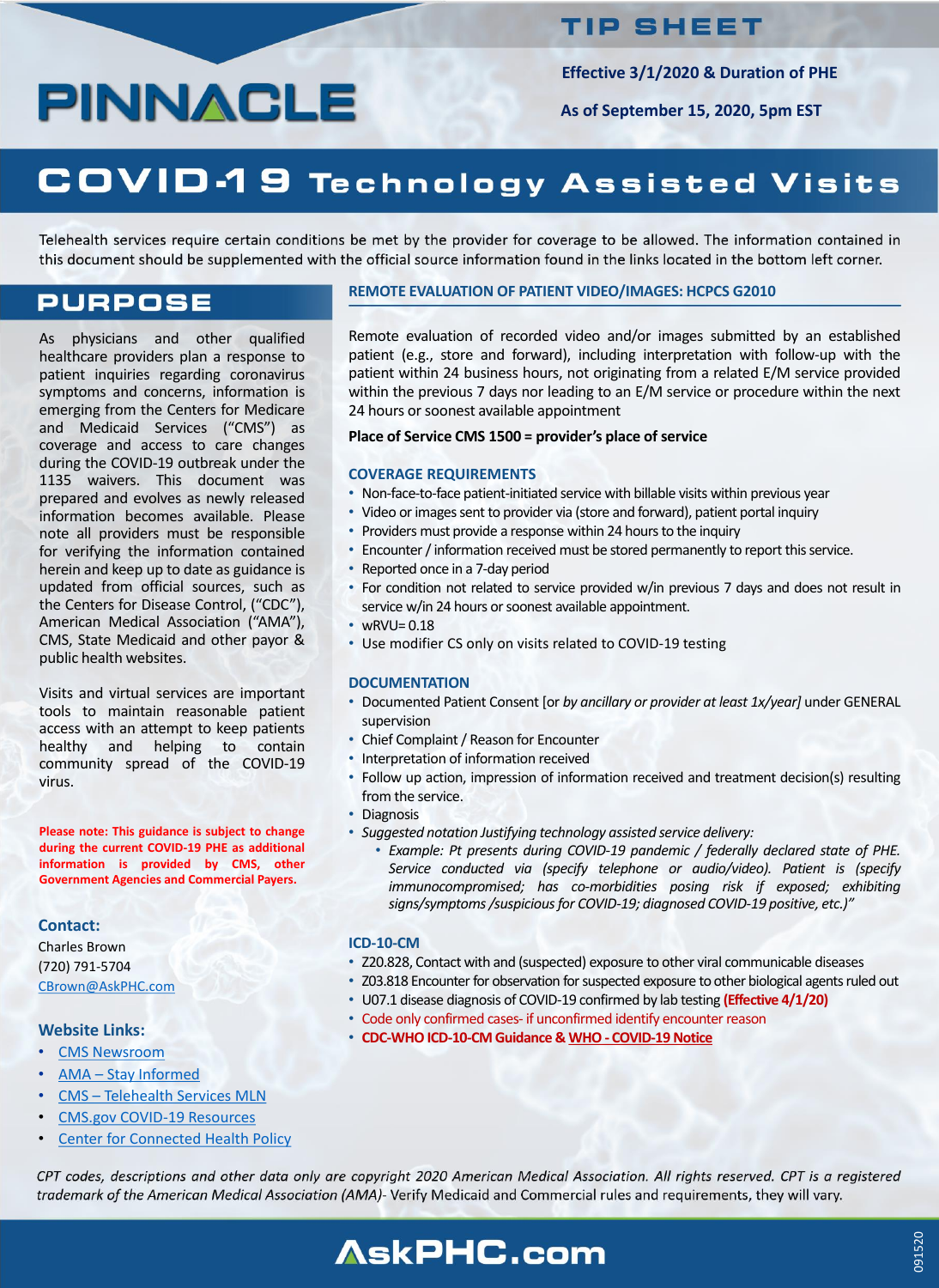### **TIP SHEET**

**Effective 3/1/2020 & Duration of PHE**

**As of September 15, 2020, 5pm EST**

## COVID-19 Technology Assisted Visits

Telehealth services require certain conditions be met by the provider for coverage to be allowed. The information contained in this document should be supplemented with the official source information found in the links located in the bottom left corner.

### **PURPOSE**

As physicians and other qualified healthcare providers plan a response to patient inquiries regarding coronavirus symptoms and concerns, information is emerging from the Centers for Medicare and Medicaid Services ("CMS") as coverage and access to care changes during the COVID-19 outbreak under the 1135 waivers. This document was prepared and evolves as newly released information becomes available. Please note all providers must be responsible for verifying the information contained herein and keep up to date as guidance is updated from official sources, such as the Centers for Disease Control, ("CDC"), American Medical Association ("AMA"), CMS, State Medicaid and other payor & public health websites.

- 99441 / 98966 of cumulative time during seven-day period is 5-10 min
- 99442 / 98967 for 11 to 20 min;
- 99443 / 98968 for 21 or more min

- IFC allows new or established patient during PHE.
- General Supervision
- Expected to be patient initiated, however provider may need to provide beneficiaries information on this specific visit availability
- Requires direct phone OR online communication between patient and provider
- *QNHP with modifiers(GO,GP, GN) for est. patient with established care plan*
- No setting or location limitation

Visits and virtual services are important tools to maintain reasonable patient access with an attempt to keep patients healthy and helping to contain community spread of the COVID-19 virus.

- 99441-43: 0.48, 0.97, 1.5 **-** 98966-68: 0.25, 0.5, 0.75
- Use modifier CS only on visits related to COVID-19 testing

**Please note: This guidance is subject to change during the current COVID-19 PHE as additional information is provided by CMS, other Government Agencies and Commercial Payers.**

#### **TELEPHONE E/M & ASSESSMENT/MANAGEMENT ("A/M")**

CPT® 99441-99443 (MD) **or** (QNHP) CPT® 98966-98968

**Online digital E/M** (MD) or A/M (QNHP) service, for an established patient, telephone or online for up to 7 days, cumulative time during the 7 days…

#### **Place of Service = provider's place of service code**

- CMS [Newsroom](https://www.cms.gov/newsroom)
- AMA Stay [Informed](https://www.ama-assn.org/delivering-care/public-health/covid-19-2019-novel-coronavirus-resource-center-physicians)
- CMS [Telehealth](https://www.cms.gov/Outreach-and-Education/Medicare-Learning-Network-MLN/MLNProducts/Downloads/TelehealthSrvcsfctsht.pdf) Services MLN
- CMS.gov COVID-19 [Resources](https://www.cms.gov/About-CMS/Agency-Information/Emergency/EPRO/Current-Emergencies/Current-Emergencies-page)
- **Center for [Connected](https://www.cchpca.org/resources/covid-19-telehealth-coverage-policies) Health Policy**

#### **COVERAGE REQUIREMENTS**

#### **DOCUMENTATION**

- Patient Location and Provider location at time of visit
- Chief Complaint / Reason for Encounter
- Pertinent History, Exam, Medical Decision Making
- Diagnosis
- Duration of Encounter
- *Suggested notation Justifying technology assisted service delivery:*
	- *Example: Pt presents during COVID-19 pandemic / federally declared state of PHE. Service conducted via (specify telephone or audio/video). Patient is (specify immunocompromised; has co-morbidities posing risk if exposed; exhibiting signs/symptoms/suspiciousfor COVID-19; diagnosed COVID-19 positive, etc.)"*

#### **ICD-10-CM**

- Z20.828, Contact with and (suspected) exposure to other viral communicable diseases
- Z03.818 Encounter for observation for suspected exposure to other biological agents ruled out
- U07.1 disease diagnosis of COVID-19 confirmed by lab testing **(Effective 4/1/20)**
- Code only confirmed cases- if unconfirmed, identify encounter reason
- **[CDC-WHOICD-10-CM](https://www.cdc.gov/nchs/data/icd/ICD-10-CM-Official-Coding-Gudance-Interim-Advice-coronavirus-feb-20-2020.pdf) Guidance & WHO- [COVID-19Notice](https://www.who.int/classifications/icd/covid19/en/)**

CPT codes, descriptions and other data only are copyright 2020 American Medical Association. All rights reserved. CPT is a registered trademark of the American Medical Association (AMA)- Verify Medicaid and Commercial rules and requirements, they will vary.

# **AskPHC.com**

#### **Contact:**

Charles Brown (720) 791-5704 [CBrown@AskPHC.com](mailto:CBrown@AskPHC.com)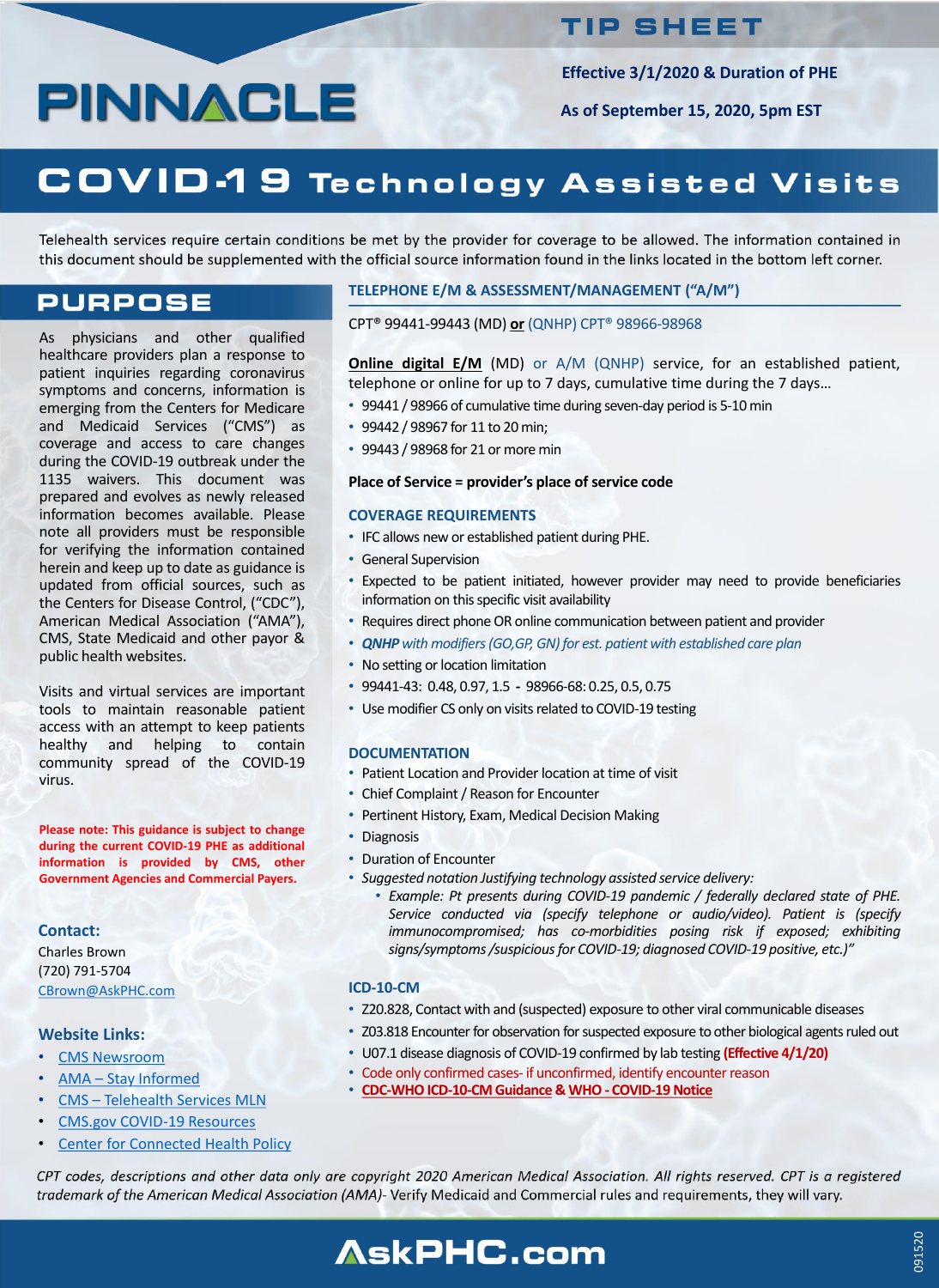### **TIP SHEET**

As physicians and other qualified healthcare providers plan a response to patient inquiries regarding coronavirus symptoms and concerns, information is emerging from the Centers for Medicare and Medicaid Services ("CMS") as coverage and access to care changes during the COVID-19 outbreak under the 1135 waivers. This document was prepared and evolves as newly released information becomes available. Please note all providers must be responsible for verifying the information contained herein and keep up to date as guidance is updated from official sources, such as the Centers for Disease Control, ("CDC"), American Medical Association ("AMA"), CMS, State Medicaid and other payor & public health websites.

Visits and virtual services are important tools to maintain reasonable patient access with an attempt to keep patients healthy and helping to contain community spread of the COVID-19 virus.

**Please note: This guidance is subject to change during the current COVID-19 PHE as additional information is provided by CMS, other Government Agencies and Commercial Payers.**

#### **VIDEO VISITS (PATIENT & PROVIDER ARE IN DIFFERENT LOCATIONS)**

New & Established Pts CPT® 99201-99205, 99211-99215, 99241-99245

CMS added the following or eliminated frequency limits on 3/30/2020 for:

(ED) 9928X, (OBS) 99217-20, 99224-36, (IP) 9922X, 9923X, 99238-39, (CC) 9929X, G0508-G0509, (neo/peds-CC) 99468-80, (SNF) 99304-16, (RH) 99327-28, 99334-37, (Home) 99341-50, (Psych) 90853, 96130-39, (ESRD) 90952-53, 90959, 90962, (Caregiver) 99483 (See CMS [Telehealth](https://www.cms.gov/Medicare/Medicare-General-Information/Telehealth/Telehealth-Codes) List for all eligible codes)

- Visits reported the same as if they were rendered traditionally as in person visits
- Require direct real-time audio & video communication between patient & provider/clinician
- Not limited to certain settings or locations, may be provided in any healthcare facility and in patient's home
- General Supervision

- CMS [Newsroom](https://www.cms.gov/newsroom)
- AMA Stay [Informed](https://www.ama-assn.org/delivering-care/public-health/covid-19-2019-novel-coronavirus-resource-center-physicians)
- CMS [Telehealth](https://www.cms.gov/Outreach-and-Education/Medicare-Learning-Network-MLN/MLNProducts/Downloads/TelehealthSrvcsfctsht.pdf) Services MLN
- CMS.gov COVID-19 [Resources](https://www.cms.gov/About-CMS/Agency-Information/Emergency/EPRO/Current-Emergencies/Current-Emergencies-page)
- **Center for [Connected](https://www.cchpca.org/resources/covid-19-telehealth-coverage-policies) Health Policy**

available to intervene care as necessary / medically appropriate (see CMS; Office hours- 5/14/20)

- E/M code reported is chosen based on the setting, patient status (new, established, initial, subs, etc…), setting where visit would have been provided if rendered in person & level of care rendered
- Pt and provider are in DIFFERENT LOCATIONS
- Use modifier 95 for telehealth; Modifier CS for visits related to COVID-19 testing
- **Office/Outpatient visits via telehealth: CMS allowssupporting documentation forservices level to require only MDM (current definition) or total time spent on DOS using current MDM requirements.**
- Ancillary staff performing visit services representative of 99211 in a physician office (POS 11) and meeting ALL requirements of 'incident to' a physician's services may bill with the supervising provider's NPI when performance of the service meets criteria for a video visit. Supervision may be satisfied via audio / video and the supervising provider is immediately

#### **Place of Service = report the provider's usual place ofservice code**

#### **COVERAGE REQUIREMENTS**

#### **DOCUMENTATION**

- Patient Location and Provider location at time of visit
- Chief Complaint / Reason for Encounter
- Pertinent History, Exam, Medical Decision Making
- Diagnosis
- Duration of Encounter
- *Suggested notation Justifying technology assisted service delivery:*
	- *Example: Pt presents during COVID-19 pandemic / federally declared state of PHE. Service conducted via (specify telephone or audio/video). Patient is (specify immunocompromised; has co-morbidities posing risk if exposed; exhibiting signs/symptoms/suspiciousfor COVID-19; diagnosed COVID-19 positive, etc.)"*

#### **ICD-10-CM**

- **[CDC-WHOICD-10-CM](https://www.cdc.gov/nchs/data/icd/ICD-10-CM-Official-Coding-Gudance-Interim-Advice-coronavirus-feb-20-2020.pdf) Guidance & WHO- [COVID-19Notice](https://www.who.int/classifications/icd/covid19/en/)**
- See also other COVID-19 code examples

CPT codes, descriptions and other data only are copyright 2020 American Medical Association. All rights reserved. CPT is a registered trademark of the American Medical Association (AMA)- Verify Medicaid and Commercial rules and requirements, they will vary.

# **AskPHC.com**

**Effective 3/1/2020 & Duration of PHE**

**As of September 15, 2020, 5pm EST**

# COVID-19 Technology Assisted Visits

Telehealth services require certain conditions be met by the provider for coverage to be allowed. The information contained in this document should be supplemented with the official source information found in the links located in the bottom left corner.

### **PURPOSE**

#### **Contact:**

Charles Brown (720) 791-5704 [CBrown@AskPHC.com](mailto:CBrown@AskPHC.com)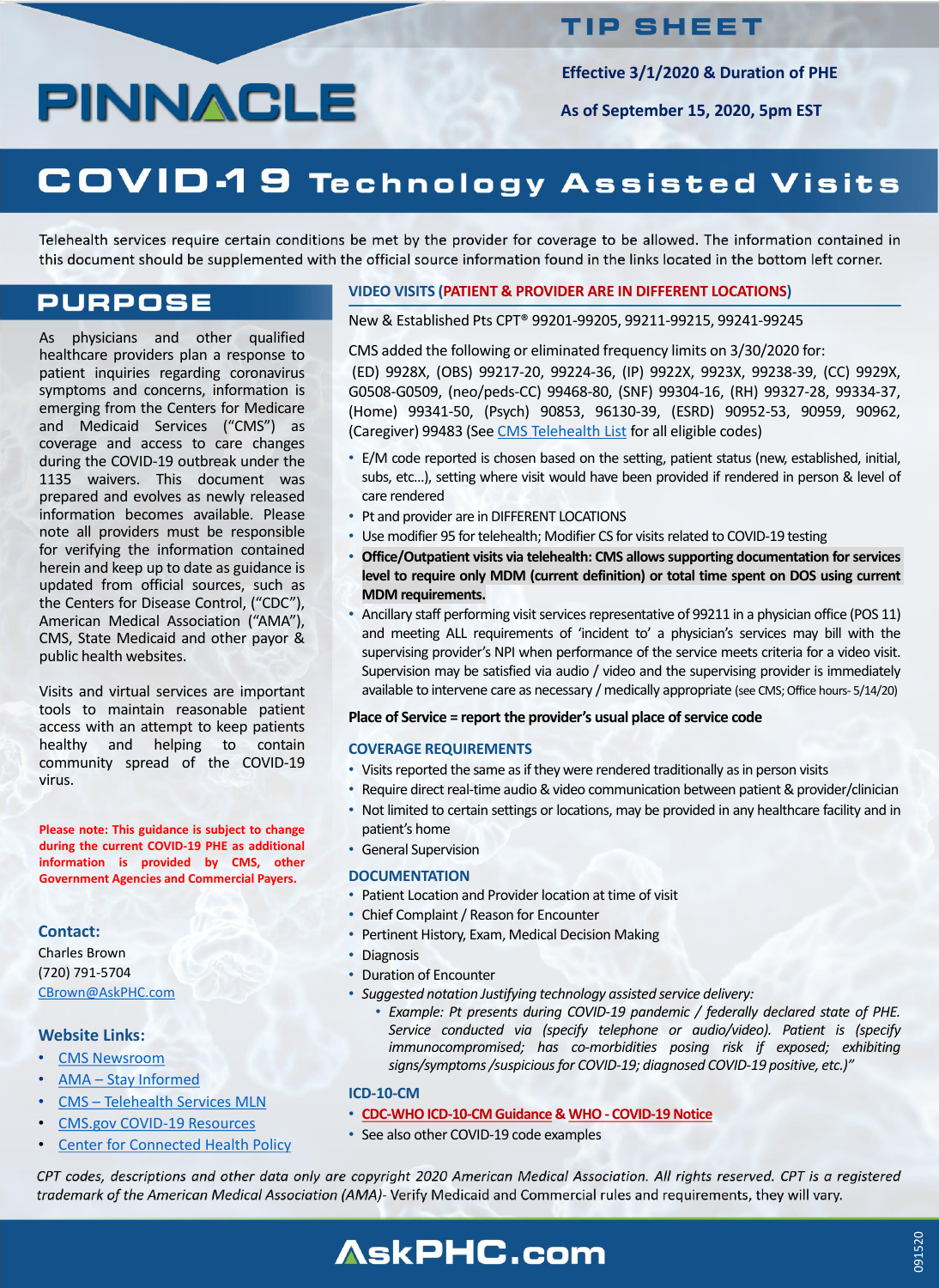### **TIP SHEET**

As physicians and other qualified healthcare providers plan a response to patient inquiries regarding coronavirus symptoms and concerns, information is emerging from the Centers for Medicare and Medicaid Services ("CMS") as coverage and access to care changes during the COVID-19 outbreak under the 1135 waivers. This document was prepared and evolves as newly released information becomes available. Please note all providers must be responsible for verifying the information contained herein and keep up to date as guidance is updated from official sources, such as the Centers for Disease Control, ("CDC"), American Medical Association ("AMA"), CMS, State Medicaid and other payor & public health websites.

Visits and virtual services are important tools to maintain reasonable patient access with an attempt to keep patients healthy and helping to contain community spread of the COVID-19 virus.

**Please note: This guidance is subject to change during the current COVID-19 PHE as additional information is provided by CMS, other Government Agencies and Commercial Payers.**

**Effective 3/1/2020 & Duration of PHE**

**As of September 15, 2020, 5pm EST**

## COVID-19 Technology Assisted Visits

Telehealth services require certain conditions be met by the provider for coverage to be allowed. The information contained in this document should be supplemented with the official source information found in the links located in the bottom left corner.

### **PURPOSE**

#### **EVALUATION & MANAGEMENT VISIT (PATIENT & PROVIDER IN THE SAME LOCATION) – W/ TECHNOLOGY ASSISTANCE (THIS IS NOT TELEHEALTH)**

CPT® E/M Visits where appropriate and conducive in limiting the exposure, ration PPE and protect healthcare providers rendering pt care visits regarding face-to-face contact and medical appropriate to do so…

- E/M reported requires same expected documentation to support code
- The current rules for documenting the E/M visit using the 1995 or 1997 guidelines or reported or total time, with documentation that at least 50% being coordination of care or counseling would apply to the code category and level of service reported.
- Suggest using a tracking mechanism to identify the technology used
- Document the justification for the technology assisted service delivery
- Gather and document the medical necessary examination elements as possible under the limited sight and contact with patient along with clinical judgement of the appropriateness as delivered.
- *Suggested notation Justifying technology assisted service delivery:*
	- *Example: Pt presents during COVID-19 pandemic / federally declared state of PHE. Service conducted via (specify telephone or audio/video). Patient is (specify immunocompromised; has co-morbidities posing risk if exposed; exhibiting signs/symptoms/suspiciousfor COVID-19; diagnosed COVID-19 positive, etc.)"*
- CPT® E/M visits generally by definition require face-to-face interaction. **During the PHE, where the use of technology assists rendering patient care, AND when the provider and patient are in the same location, the service is not considered 'telehealth' according to CMS telehealth policy.**
- Same location is same location reported i.e. same floor, same campus
- During PHE, CMS is allowing visits rendered with the assistance of technology (type not defined, but type used should be medically appropriate based on provider judgement)
- Billed as E/M visits, as if they were performed in a traditional sense even when in person / face-to-face component is not met and where the utilization of technology provides the communication with the patient.
- No modifier is required to differentiate E/M rendered with technology and without a face-toface physical interaction between the provider and patient (See CMS COVID-19 FAQs; Medicare Telehealth; Q. #9)

**Place of Service = location where E/M was provided.**

#### **COVERAGE REQUIREMENTS**

- Coverage and payment same as traditional E/M visit service delivery
- Visits considered same as traditionally delivered visit

#### **DOCUMENTATION**

#### **ICD-10-CM**

- **[CDC-WHOICD-10-CM](https://www.cdc.gov/nchs/data/icd/ICD-10-CM-Official-Coding-Gudance-Interim-Advice-coronavirus-feb-20-2020.pdf) Guidance & WHO- [COVID-19Notice](https://www.who.int/classifications/icd/covid19/en/)**
- Assign appropriate diagnosis to support service and supporting consideration for method of delivery.

CPT codes, descriptions and other data only are copyright 2020 American Medical Association. All rights reserved. CPT is a registered trademark of the American Medical Association (AMA)- Verify Medicaid and Commercial rules and requirements, they will vary.

# **AskPHC.com**

#### **Contact:**

Charles Brown (720) 791-5704 [CBrown@AskPHC.com](mailto:CBrown@AskPHC.com)

- CMS [Newsroom](https://www.cms.gov/newsroom)
- AMA Stay [Informed](https://www.ama-assn.org/delivering-care/public-health/covid-19-2019-novel-coronavirus-resource-center-physicians)
- CMS [Telehealth](https://www.cms.gov/Outreach-and-Education/Medicare-Learning-Network-MLN/MLNProducts/Downloads/TelehealthSrvcsfctsht.pdf) Services MLN
- CMS.gov COVID-19 [Resources](https://www.cms.gov/About-CMS/Agency-Information/Emergency/EPRO/Current-Emergencies/Current-Emergencies-page)
- Center for [Connected](https://www.cchpca.org/resources/covid-19-telehealth-coverage-policies) Health Policy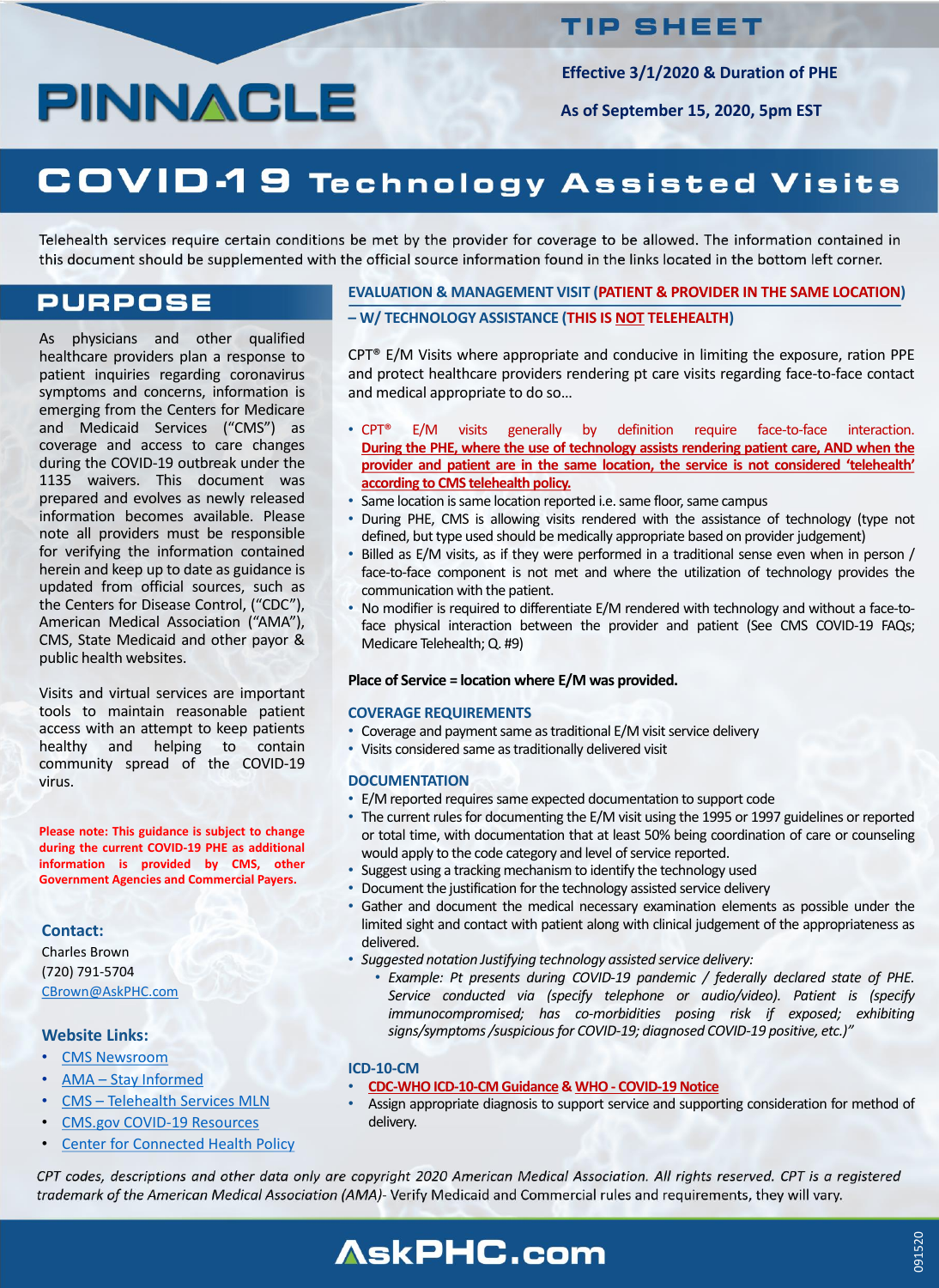### **TIP SHEET**

As physicians and other qualified healthcare providers plan a response to patient inquiries regarding coronavirus symptoms and concerns, information is emerging from the Centers for Medicare and Medicaid Services ("CMS") as coverage and access to care changes during the COVID-19 outbreak under the 1135 waivers. This document was prepared and evolves as newly released information becomes available. Please note all providers must be responsible for verifying the information contained herein and keep up to date as guidance is updated from official sources, such as the Centers for Disease Control, ("CDC"), American Medical Association ("AMA"), CMS, State Medicaid and other payor & public health websites.

- 99421/G2061 if cumulative time during seven-day period is 5-10 min
- 99422/G2062 for 11 to 20min; and
- 99423/G2063 for 21 or more min

Visits and virtual services are important tools to maintain reasonable patient access with an attempt to keep patients healthy and helping to contain community spread of the COVID-19 virus.

**Please note: This guidance is subject to change during the current COVID-19 PHE as additional information is provided by CMS, other Government Agencies and Commercial Payers.**

- Non-face-to-face patient services initiated by est. (or new during PHE) patient
- Via on-line patient portal inquiry
- Provider must provide a timely response to the inquiry
- Encounter must be stored permanently to report this service
- Reported once in a 7-day period for cumulative time devoted to patient over the 7 days (cumulative time < than 5 min are not be reported)
- New / unrelated problem initiated within 7 days of a previous E/M visit that address a
- different problem may be reported separately
- Not limited to by setting or location
- Use modifier CS only on visits related to COVID-19 testing

#### **DIGITAL ONLINE EVALUATION OR A/M VISIT**

MD & nonphysician practitioners (NPP) CPT® 99421-99423 QNHPs use HCPCS G2061-G2063 (both added for RHC/FQHCs)

Online visit service, for established pt, for up to 7 days of cumulative time during 7 consecutive days…

#### **Place of Service = provider's usual place of service code**

#### **COVERAGE REQUIREMENTS**

- CMS [Newsroom](https://www.cms.gov/newsroom)
- AMA Stay [Informed](https://www.ama-assn.org/delivering-care/public-health/covid-19-2019-novel-coronavirus-resource-center-physicians)
- CMS [Telehealth](https://www.cms.gov/Outreach-and-Education/Medicare-Learning-Network-MLN/MLNProducts/Downloads/TelehealthSrvcsfctsht.pdf) Services MLN
- CMS.gov COVID-19 [Resources](https://www.cms.gov/About-CMS/Agency-Information/Emergency/EPRO/Current-Emergencies/Current-Emergencies-page)
- **Center for [Connected](https://www.cchpca.org/resources/covid-19-telehealth-coverage-policies) Health Policy**

#### **DOCUMENTATION**

- Documented Patient Consent (or *by ancillary or provider at least 1x/year*) under GENERAL supervision
- Patient Location and Provider location at time of visit
- Chief Complaint / Reason for Encounter
- Pertinent History, Exam, Medical Decision Making
- Diagnosis
- Duration of Encounter
- *Suggested notation Justifying technology assisted service delivery:*
	- *Example: Pt presents during COVID-19 pandemic / federally declared state of PHE. Service conducted via (specify telephone or audio/video). Patient is (specify immunocompromised; has co-morbidities posing risk if exposed; exhibiting signs/symptoms/suspiciousfor COVID-19; diagnosed COVID-19 positive, etc.)"*

#### **ICD-10-CM**

- Z20.828, Contact with and (suspected) exposure to other viral communicable diseases
- Z03.818 Encounter for observation for suspected exposure to other biological agents ruled out
- U07.1 disease diagnosis of COVID-19 confirmed by lab testing **(Effective 4/1/20)**
- Code only confirmed cases- if unconfirmed, identify encounter reason
- **[CDC-WHOICD-10-CM](https://www.cdc.gov/nchs/data/icd/ICD-10-CM-Official-Coding-Gudance-Interim-Advice-coronavirus-feb-20-2020.pdf) Guidance & WHO- [COVID-19Notice](https://www.who.int/classifications/icd/covid19/en/)**

CPT codes, descriptions and other data only are copyright 2020 American Medical Association. All rights reserved. CPT is a registered trademark of the American Medical Association (AMA)- Verify Medicaid and Commercial rules and requirements, they will vary.

# **AskPHC.com**

**Effective 3/1/2020 & Duration of PHE**

**As of September 15, 2020, 5pm EST**

## COVID-19 Technology Assisted Visits

Telehealth services require certain conditions be met by the provider for coverage to be allowed. The information contained in this document should be supplemented with the official source information found in the links located in the bottom left corner.

### **PURPOSE**

#### **Contact:**

Charles Brown (720) 791-5704 [CBrown@AskPHC.com](mailto:CBrown@AskPHC.com)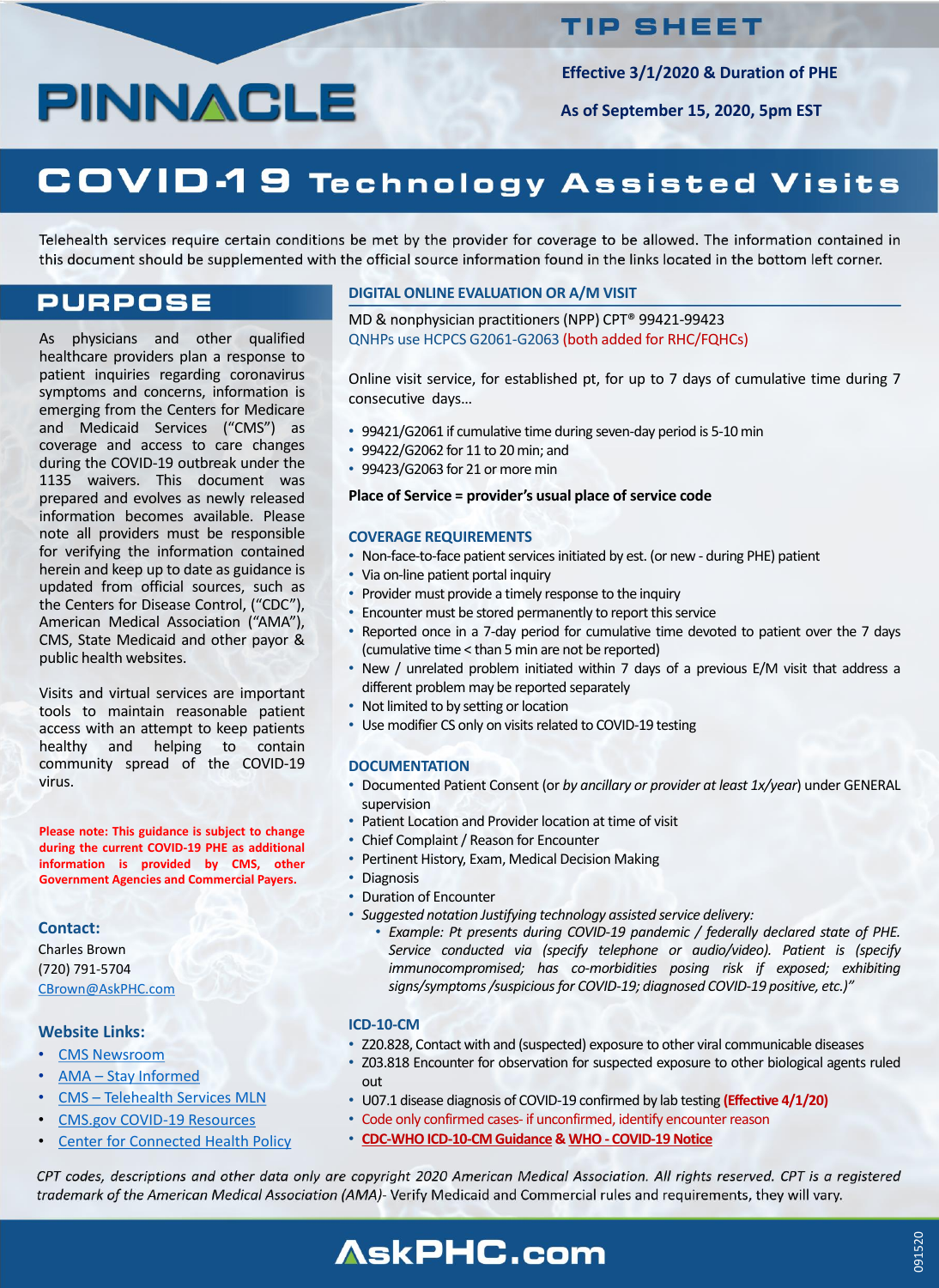### **TIP SHEET**

As physicians and other qualified healthcare providers plan a response to patient inquiries regarding coronavirus symptoms and concerns, information is emerging from the Centers for Medicare and Medicaid Services ("CMS") as coverage and access to care changes during the COVID-19 outbreak under the 1135 waivers. This document was prepared and evolves as newly released information becomes available. Please note all providers must be responsible for verifying the information contained herein and keep up to date as guidance is updated from official sources, such as the Centers for Disease Control, ("CDC"), American Medical Association ("AMA"), CMS, State Medicaid and other payor & public health websites.

Communication technology-based services for  $\leq$  5 minutes of a virtual (nonface-toface) communication between a Rural Health Clinic (RHC) or federally qualified health center (FQHC) practitioner and pt.  $\geq$  5 minutes of remote evaluation of recorded video and / or images by RHC / FQHC practitioner, in lieu of office visit

- Non-face-to-face patient-initiated service for RHC / FQHC pts with billable visits within previous year
- Via phone, video or picture (store and forward), patient portal inquiry
- Providers must provide a timely response to the inquiry
- Encounter must be stored permanently to report this service.
- Reported once in a 7-day period and reported for the cumulative time devoted to the service over the 7 days. (cumulative time less than 5 min are not be reported)
- For condition not related to an RHC / FQHC service provided w/in previous 7 days and does not result in RHC / FQHC service w/in 24 hours or soonest available appointment, as Medicare already pays for the services as part of RHC / FQHC per-visit payment.

Visits and virtual services are important tools to maintain reasonable patient access with an attempt to keep patients healthy and helping to contain community spread of the COVID-19 virus.

**Please note: This guidance is subject to change during the current COVID-19 PHE as additional information is provided by CMS, other Government Agencies and Commercial Payers.**

#### **VIRTUAL VISIT - RHC / FQHC**

#### **RURAL HEALTH CLINIC ("RHC") / FEDERALLY QUALIFIED HEALTH CENTER ("FQHC") HCPCS G0071**

- Limited to rural settings or certain locations
- wRVU= 0.40 (nf), 0.40 (f)
- Use modifier CS only on visits related to COVID-19 testing

#### **Place of Service = CMS-1500 = 02 or UB = RevCode 052x**

#### **COVERAGE REQUIREMENTS**

- CMS [Newsroom](https://www.cms.gov/newsroom)
- AMA Stay [Informed](https://www.ama-assn.org/delivering-care/public-health/covid-19-2019-novel-coronavirus-resource-center-physicians)
- CMS [Telehealth](https://www.cms.gov/Outreach-and-Education/Medicare-Learning-Network-MLN/MLNProducts/Downloads/TelehealthSrvcsfctsht.pdf) Services MLN
- CMS.gov COVID-19 [Resources](https://www.cms.gov/About-CMS/Agency-Information/Emergency/EPRO/Current-Emergencies/Current-Emergencies-page)
- **Center for [Connected](https://www.cchpca.org/resources/covid-19-telehealth-coverage-policies) Health Policy**

#### **DOCUMENTATION**

- Documented Patient Consent [or *by ancillary or provider at least 1x/year]* under GENERAL supervision
- Patient Location and Provider location at time of visit
- Chief Complaint / Reason for Encounter
- Pertinent History, Exam, Medical Decision Making
- Diagnosis
- Duration of Encounter
- *Suggested notation Justifying technology assisted service delivery:*
	- *Example: Pt presents during COVID-19 pandemic / federally declared state of PHE. Service conducted via (specify telephone or audio/video). Patient is (specify immunocompromised; has co-morbidities posing risk if exposed; exhibiting signs/symptoms/suspiciousfor COVID-19; diagnosed COVID-19 positive, etc.)"*

#### **ICD-10-CM**

- Z20.828, Contact with and (suspected) exposure to other viral communicable diseases
- Z03.818 Encounter for observation for suspected exposure to other biological agents ruled out
- U07.1 disease diagnosis of COVID-19 confirmed by lab testing **(Effective 4/1/20)**
- Code only confirmed cases- if unconfirmed identify encounter reason
- **CDC-WHOICD-10-CM Guidance & WHO- [COVID-19Notice](https://www.who.int/classifications/icd/covid19/en/)**

CPT codes, descriptions and other data only are copyright 2020 American Medical Association. All rights reserved. CPT is a registered trademark of the American Medical Association (AMA)- Verify Medicaid and Commercial rules and requirements, they will vary.

# **AskPHC.com**

**Effective 3/1/2020 & Duration of PHE**

**As of September 15, 2020, 5pm EST**

# COVID-19 Technology Assisted Visits

Telehealth services require certain conditions be met by the provider for coverage to be allowed. The information contained in this document should be supplemented with the official source information found in the links located in the bottom left corner.

### **PURPOSE**

#### **Contact:**

Charles Brown (720) 791-5704 [CBrown@AskPHC.com](mailto:CBrown@AskPHC.com)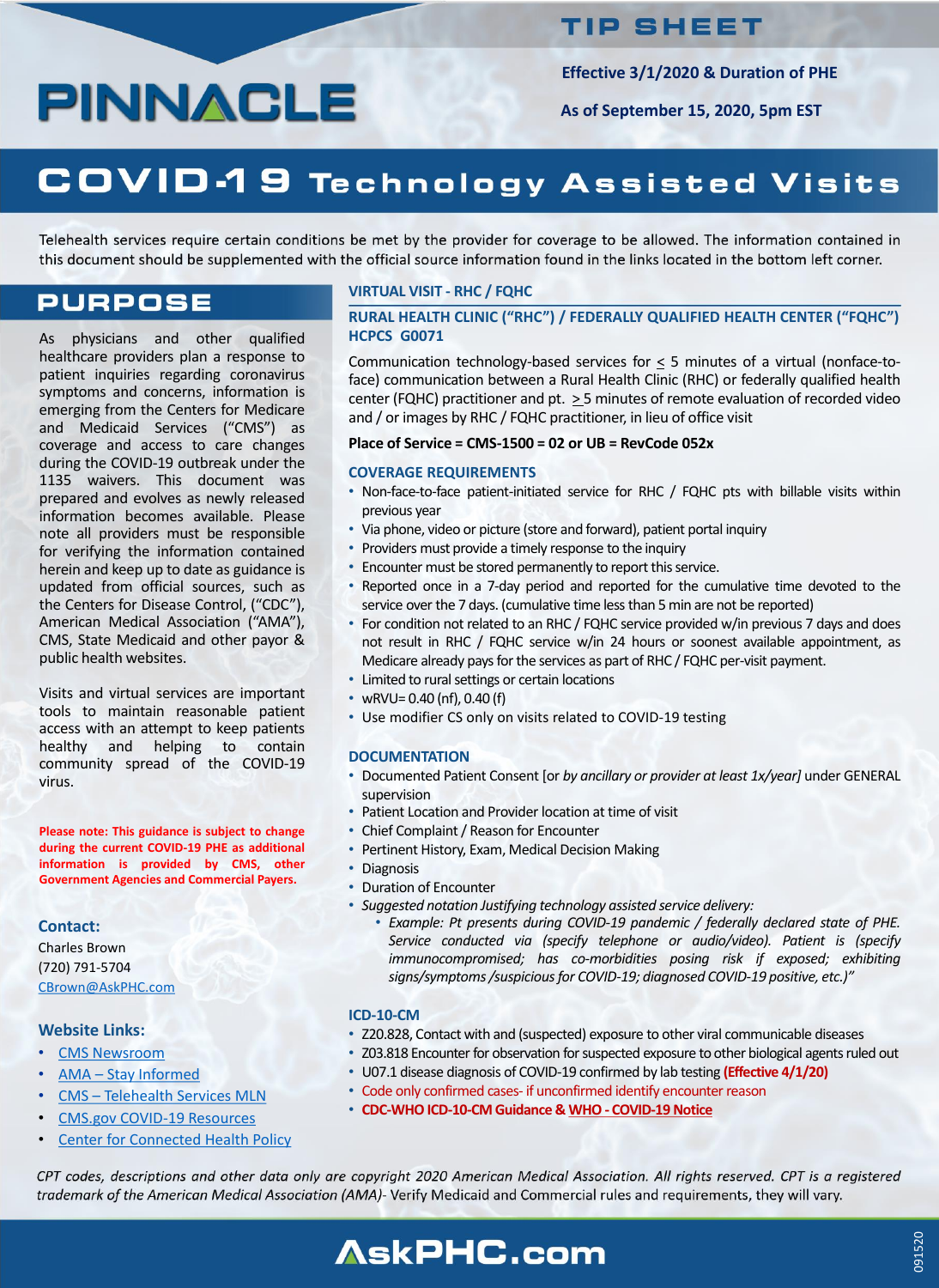# PINNAGLE

### **TIP SHEET**

As physicians and other qualified healthcare providers plan a response to patient inquiries regarding coronavirus symptoms and concerns, information is emerging from the Centers for Medicare and Medicaid Services ("CMS") as coverage and access to care changes during the COVID-19 outbreak under the 1135 waivers. This document was prepared and evolves as newly released information becomes available. Please note all providers must be responsible for verifying the information contained herein and keep up to date as guidance is updated from official sources, such as the Centers for Disease Control, ("CDC"), American Medical Association ("AMA"), CMS, State Medicaid and other payor & public health websites.

At least 5 minutes of telephone E/M service by a physician or other qualified health care professional who may report E/M services must be provided to an established patient, parent, or guardian. These services cannot be billed if they originate from a related E/M service provided within the previous 7 days or lead to an E/M service or procedure within the next 24 hours or soonest available appointment.

- Established patient, parent or guardian.
- Expected to be patient initiated, but provider may need to provide beneficiaries information on this specific visit availability
- Requires direct phone / telecommunication between patient or parent/guardian & provider
- Requires a minimum of 5 minutes of time with the patient (or parent / guardian)
- **DO NOT BILL IF** this service results in any visit within 24 hours, next available, or visit by the same provider / specialty within previous 7 days
- No setting / location limitation
- Reimbursement = \$92.03
- Use modifier CS only on visits related to COVID-19 testing
- See: MLN Number SE20016 Revised [4.30.2020](https://www.cms.gov/files/document/se20016.pdf) for further detail

Visits and virtual services are important tools to maintain reasonable patient access with an attempt to keep patients healthy and helping to contain community spread of the COVID-19 virus.

**Please note: This guidance is subject to change during the current COVID-19 PHE as additional information is provided by CMS, other Government Agencies and Commercial Payers.**

#### **DISTANT SITE TELEHEALTH SERVICES RHC OR FQHC - HCPCS G2025**

#### **Place of Service = provider's place of service code**

#### **COVERAGE REQUIREMENTS**

- CMS [Newsroom](https://www.cms.gov/newsroom)
- AMA Stay [Informed](https://www.ama-assn.org/delivering-care/public-health/covid-19-2019-novel-coronavirus-resource-center-physicians)
- CMS [Telehealth](https://www.cms.gov/Outreach-and-Education/Medicare-Learning-Network-MLN/MLNProducts/Downloads/TelehealthSrvcsfctsht.pdf) Services MLN
- CMS.gov COVID-19 [Resources](https://www.cms.gov/About-CMS/Agency-Information/Emergency/EPRO/Current-Emergencies/Current-Emergencies-page)
- **Center for [Connected](https://www.cchpca.org/resources/covid-19-telehealth-coverage-policies) Health Policy**

#### **DOCUMENTATION**

- Documented Patient Consent [or *by ancillary or provider at least 1x/year]* under GENERAL supervision
- Patient Location and Provider location at time of visit
- Chief Complaint / Reason for Encounter
- Pertinent History, Exam, Medical Decision Making
- Diagnosis
- Duration of Encounter
- *Suggested notation Justifying technology assisted service delivery:*
	- *Example: Pt presents during COVID-19 pandemic / federally declared state of PHE. Service conducted via (specify telephone or audio/video). Patient is (specify immunocompromised; has co-morbidities posing risk if exposed; exhibiting signs/symptoms/suspiciousfor COVID-19; diagnosed COVID-19 positive, etc.)"*

#### **ICD-10-CM**

- Z20.828, Contact with and (suspected) exposure to other viral communicable diseases
- Z03.818 Encounter for observation for suspected exposure to other biological agents ruled out
- U07.1 disease diagnosis of COVID-19 confirmed by lab testing **(Effective 4/1/20)**
- Code only confirmed cases- if unconfirmed, identify encounter reason
- **[CDC-WHOICD-10-CM](https://www.cdc.gov/nchs/data/icd/ICD-10-CM-Official-Coding-Gudance-Interim-Advice-coronavirus-feb-20-2020.pdf) Guidance & WHO- [COVID-19Notice](https://www.who.int/classifications/icd/covid19/en/)**

CPT codes, descriptions and other data only are copyright 2020 American Medical Association. All rights reserved. CPT is a registered trademark of the American Medical Association (AMA)- Verify Medicaid and Commercial rules and requirements, they will vary.

## **AskPHC.com**

**Effective 3/1/2020 & Duration of PHE**

**As of September 15, 2020, 5pm EST**

## COVID-19 Technology Assisted Visits

Telehealth services require certain conditions be met by the provider for coverage to be allowed. The information contained in this document should be supplemented with the official source information found in the links located in the bottom left corner.

### **PURPOSE**

#### **Contact:**

Charles Brown (720) 791-5704 [CBrown@AskPHC.com](mailto:CBrown@AskPHC.com)